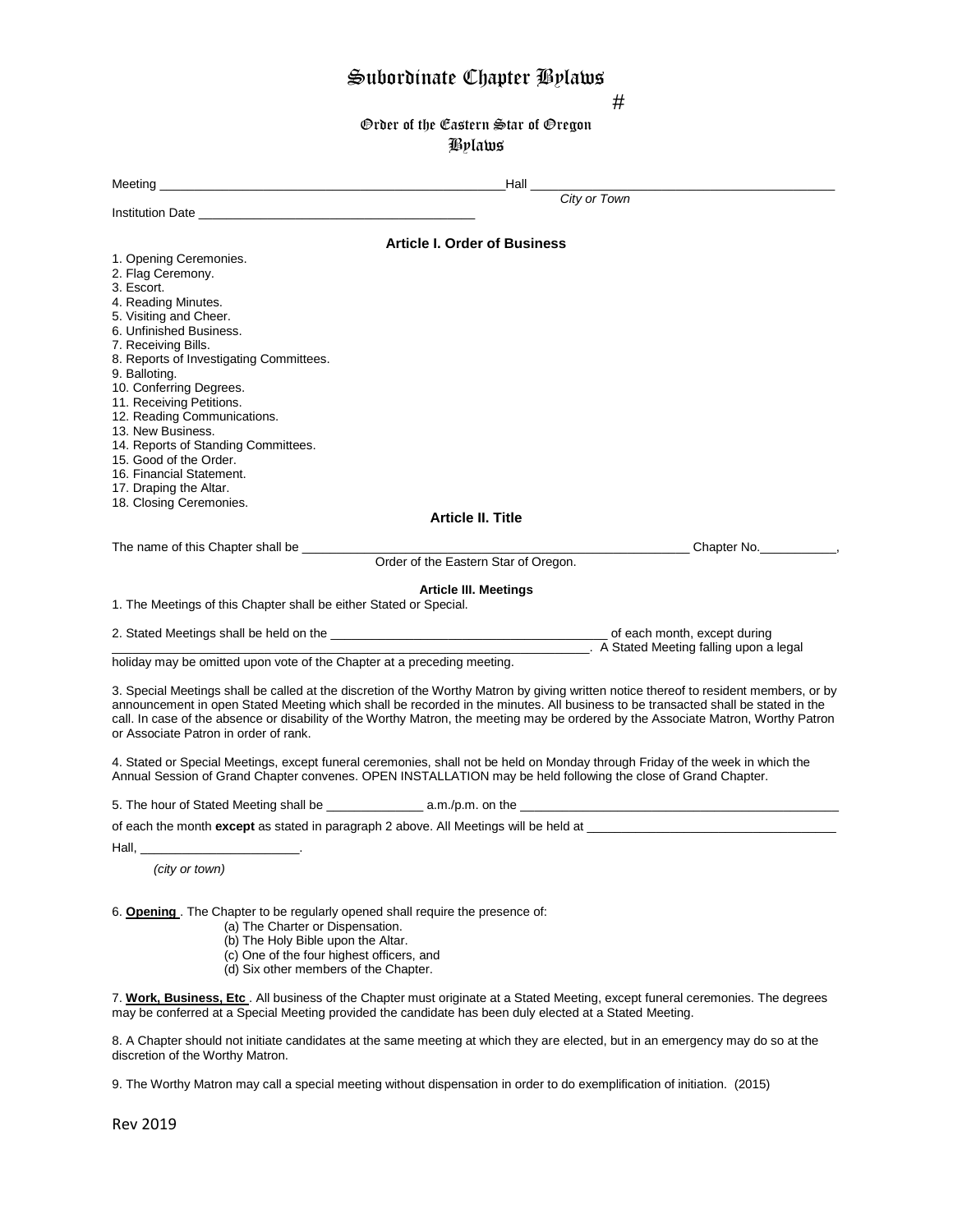10. If a Stated Meeting is missed for a reason beyond the reasonable control of the Chapter which would cause the Chapter to be out of compliance with Section 202.3 (at least one Stated Meeting per month) and/or Section 204.2 (10 consecutive months), and/or Section 228.1 (d) (6 consecutive months), the Worthy Matron shall request a special dispensation from the Worthy Grand Matron for a "Missed Stated Meeting General Make Up" to allow the Chapter to conduct such general business normally transacted in a Stated Meeting in order to maintain compliance with Meeting Requirements. The Worthy Grand Matron may grant this special dispensation if in her opinion the reason for the special meeting is justified as being outside the reasonable control of the Chapter. Upon the receipt of the special dispensation, all resident members shall be notified of the time and place of the Missed Stated Meeting General Business Make up. (Section 204) (2016)

11. A quorum of officers and members is required for all stated meetings, special meetings, "Missed Stated General Business Make Up" meetings, and for both open and closed installations. A quorum consists of a minimum of seven members including one of the first four officers. When only a quorum is present, the offices most essential to be filled and are required for the transaction of business are Worthy Matron, Associate Matron, Secretary, Conductress, Chaplain, Warder, and Sentinel. (UWB-Chapter Preparation) (2016)

## **Article IV. Fees, Dues and Contributions**

1. The initiation fee for membership in this Chapter shall be \$\_\_\_\_\_\_\_\_\_\_\_\_\_\_\_\_\_\_ which amount shall accompany the petition.

2. A fee of Five Dollars (\$5) for the International Eastern Star Headquarters Fund must accompany all petitions for degrees, all petitions for affiliation resulting in Plural membership and affiliation from out-of-state members. (2014)

3. A fee of Thirteen Dollars (\$13.00) must accompany all petitions for affiliation or all petitions for affiliation resulting in Plural membership, and petitions for reinstatement when petitioner has been suspended for more than two years, which fee shall be retained by the Chapter. (2019)

4. The dues of each member shall be \$ per annum payable on or before the first meeting in January.

5. All money received from any other sources shall be turned over to the Secretary forthwith.

6. The purchase price (Sec. 131-2) for Life Memberships and Memorial Life Memberships shall be as follows:

| Age 18-35 inclusive |  |
|---------------------|--|
| Age 36-50 inclusive |  |
| Age 51 and over     |  |

and an additional fee of not less than \$2.50 to defray the cost of preparing and issuing a life membership certificate by the Grand Chapter.

No fee will be charged or certificate issued for a memorial life membership, additions to previously purchased life membership and previously purchased memorial life memberships.

7. General Grand Chapter per capita…………………………………………………………………. \$2.00

# **Article V. Officers**

1. This Chapter shall elect by separate and majority ballot for a term of one year at the first Stated Meeting in May the following elected officers:

> Worthy Matron Secretary Worthy Patron Treasurer Associate Matron Conductress Associate Patron Associate Conductress

It is not legal to elect officers by acclamation (voice vote) in Subordinate Chapters.

2. The Worthy Matron shall appoint a sufficient number of tellers. The members shall vote by separate ballot (except when there is only one candidate for office) counted by the tellers and the result declared by the Worthy Matron or by her order.

3. The Chaplain, Marshal, Organist, Adah, Ruth, Esther, Martha, Electa, Warder and Sentinel shall be appointed by the Worthy Matron-elect.

### **Article VI. Duties of Officers**

1. The Worthy Matron shall preside at the meetings of the Chapter except when the degrees are being conferred. She may call upon the Worthy Patron to preside at any time. The Worthy Matron shall see that one exemplification of initiation is held during her term of office which may be done at School of Instruction. (2008) Initiation of candidates can be substituted (Section 209.9). (2015)

2. The Worthy Patron shall preside during the ceremonies of initiation and when requested to do so by the Worthy Matron.

3. The Worthy Patron shall report the Masonic standing of each brother of the Chapter not later than the first meeting in March.

4. The Associate Matron shall perform the duties appertaining to her office and in the absence of the Worthy Matron assume her position, prerogatives and duties.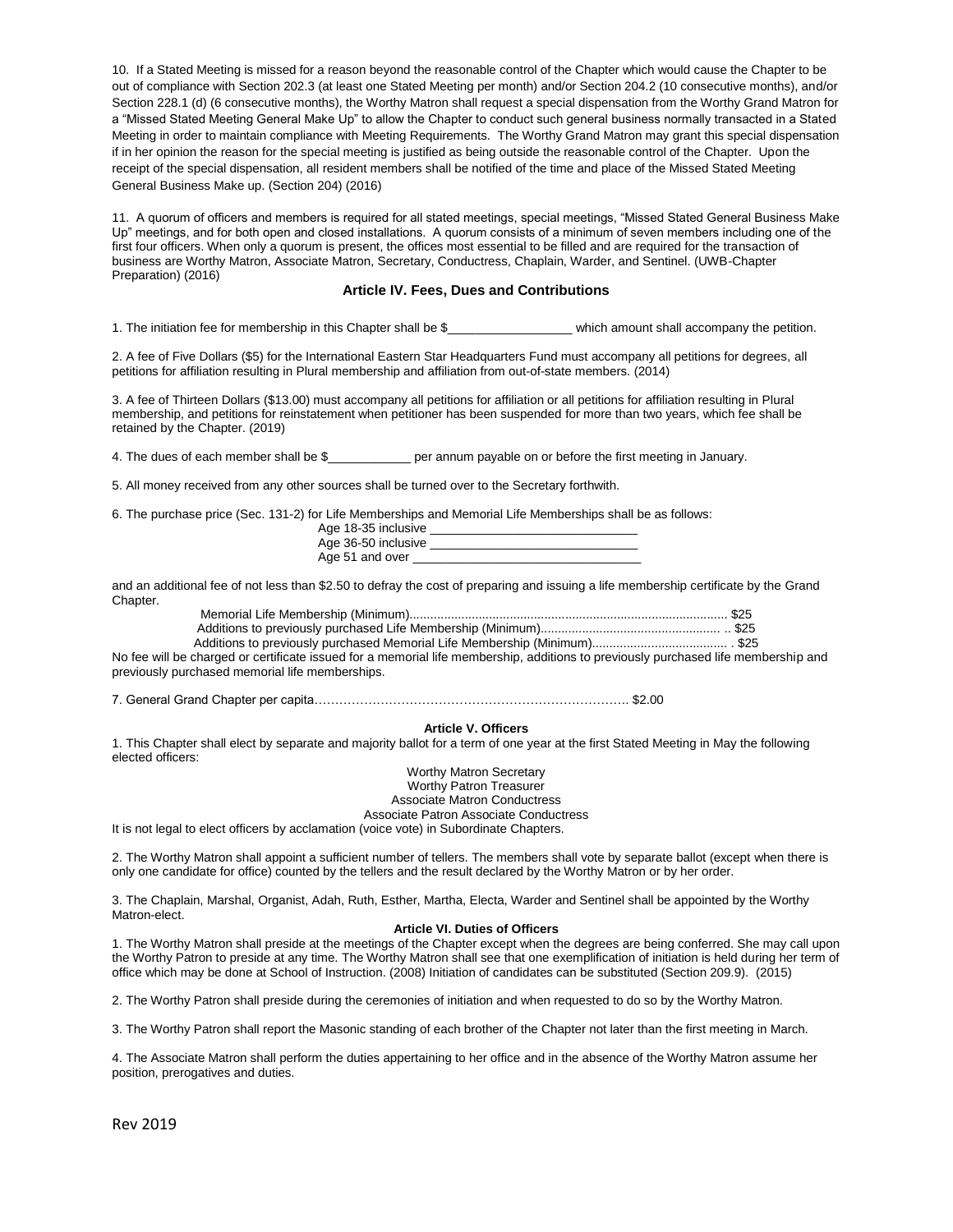5. The Associate Patron shall perform the duties appertaining to his office, and in the absence of the Worthy Patron assume his duties and position.

6. The Secretary shall record the proceedings of the Chapter; collect and receive all money due the Chapter, and pay the same to the Treasurer immediately after the close of the meeting, taking her receipt therefor; keep a correct account between the Chapter and its members; issue all notices for Stated and Special Meetings by order of the Worthy Matron, and perform such other duties as the Ritual, Bylaws of the Grand Chapter, and Bylaws of this Subordinate Chapter provide. [See Section 211.]

7. The Treasurer shall receive all money from the Secretary immediately after the close of the meeting, keep a just and regular account thereof, and pay out the same by direction of the Worthy Matron and consent of the Chapter.

8. The Conductress, Associate Conductress, Chaplain, Marshal, Organist, Adah, Ruth, Esther, Martha, Electa, Warder and Sentinel shall perform their duties as provided in the Ritual.

#### **Article VII. Standing Committees**

1. **RELIEF COMMITTEE .** The Worthy Matron, at the time of her installation, or at the first Stated Meeting after her installation, shall appoint a Relief Committee of three members whose duty it shall be to investigate all matters of relief and report to the Worthy Matron. If the case is one requiring relief, the Worthy Matron may draw on the Treasurer for an amount not exceeding \$\_ in any one case, and the order so drawn shall be a sufficient voucher to the Treasurer to pay same. (2008)

2. **FINANCE COMMITTEE** . The Worthy Matron in office at the time these Bylaws are adopted by the Chapter shall appoint a Finance Committee of three members whose terms shall be as follows:

(a) Members of the present Committee, whose term of office does not expire, shall continue on the Committee (in accordance with Section 209, Subdivision 2, of Bylaws pertaining to Subordinate Chapters). Each Worthy Matron at the time of her installation or at the first Stated Meeting thereafter shall appoint one member. The member whose term of office next expires shall be Chairman.

(b) The Committee shall examine and pass upon all bills presented to the Chapter and report upon the same in the order of business. It must examine annually the books, vouchers, and accounts of the Secretary and Treasurer and report thereon, with a statement in detail of the financial condition of the Chapter at the first Stated Meeting in September. (2018).

3. **BUDGET COMMITTEE***. [A Chapter desiring a budget may assign those duties to the Finance Committee, or the Worthy Matron may, at the time of her installation, or at the first Stated Meeting after her installation, appoint a committee of three, the term of office to expire in accordance with the Bylaws pertaining to Subordinate Chapters. Each Worthy Matron at the time of her installation or at the first Stated Meeting thereafter shall appoint one member. The member whose term of office next expires shall be Chairman.]*

4. **INSTRUCTION COMMITTEE**. The Worthy Matron, at the time of her installation, or at the first Stated Meeting after her installation, shall appoint a committee consisting of two Past Matrons and one Past Patron whose duty it shall be to instruct members, during a stated meeting at least twice a year, in that part of the work of the Order that is required in an examination to visit a Chapter, including the obligation and all signs and passes. Following initiation, the Committee shall instruct new members in the "mysteries and aims" of the Order, how to pass an examination to visit another Chapter, as well as other necessary information, then report back to Chapter that this was accomplished.

### **Article VIII. Outside Organizations**

This Chapter shall not sponsor any outside organization that has not first received the approval of the Grand Chapter at an annual Grand Chapter Session or the current Worthy Grand Matron. [See Section 203(12,13)] (2008)

## **Article IX. Constitution and Usages**

The Constitution and Bylaws of the Grand Chapter, Order of the Eastern Star of Oregon, shall govern this Chapter. They shall be referred to in all cases that are not defined by these Bylaws. Should any question arise, the decision of the Worthy Matron shall govern. Every member shall be allowed an appeal to the Grand Chapter or Worthy Grand Matron, but the decision of the Worthy Matron shall be held valid, and her will executed until the Grand Chapter or Worthy Grand Matron shall decide upon appeal.

#### **Article X. Rules of Order**

1. No question shall be stated unless moved and seconded, and shall not be open for consideration until stated by the Worthy Matron. When a question is before the Chapter, no motion shall be received unless to lay on the table, to postpone, to commit, or to amend, which several motions shall have precedence in the order in which they are arranged, and the first one shall be decided without debate.

2. When a question has been postponed, it shall not again be called up until some business has been transacted.

3. Any member may call for a division of a question into parts when the same will admit it.

4. After a question has been decided, any member who voted with the prevailing side may move its reconsideration at the same or next succeeding meeting. No discussion of the main question shall be allowed on such motion. A second motion to reconsider shall not be entertained.

5. All questions shall be determined by a majority vote, unless provision is made otherwise.

6. No member shall speak more than twice on the same question, nor more than once until every other member wishing to speak has spoken.

7. When a member intends to speak, she or he shall arise, address the presiding officer, confine herself or himself to the question, and avoid all personalities. Should more than one arise at the same time, the presiding officer shall decide who has the floor.

Rev 2019